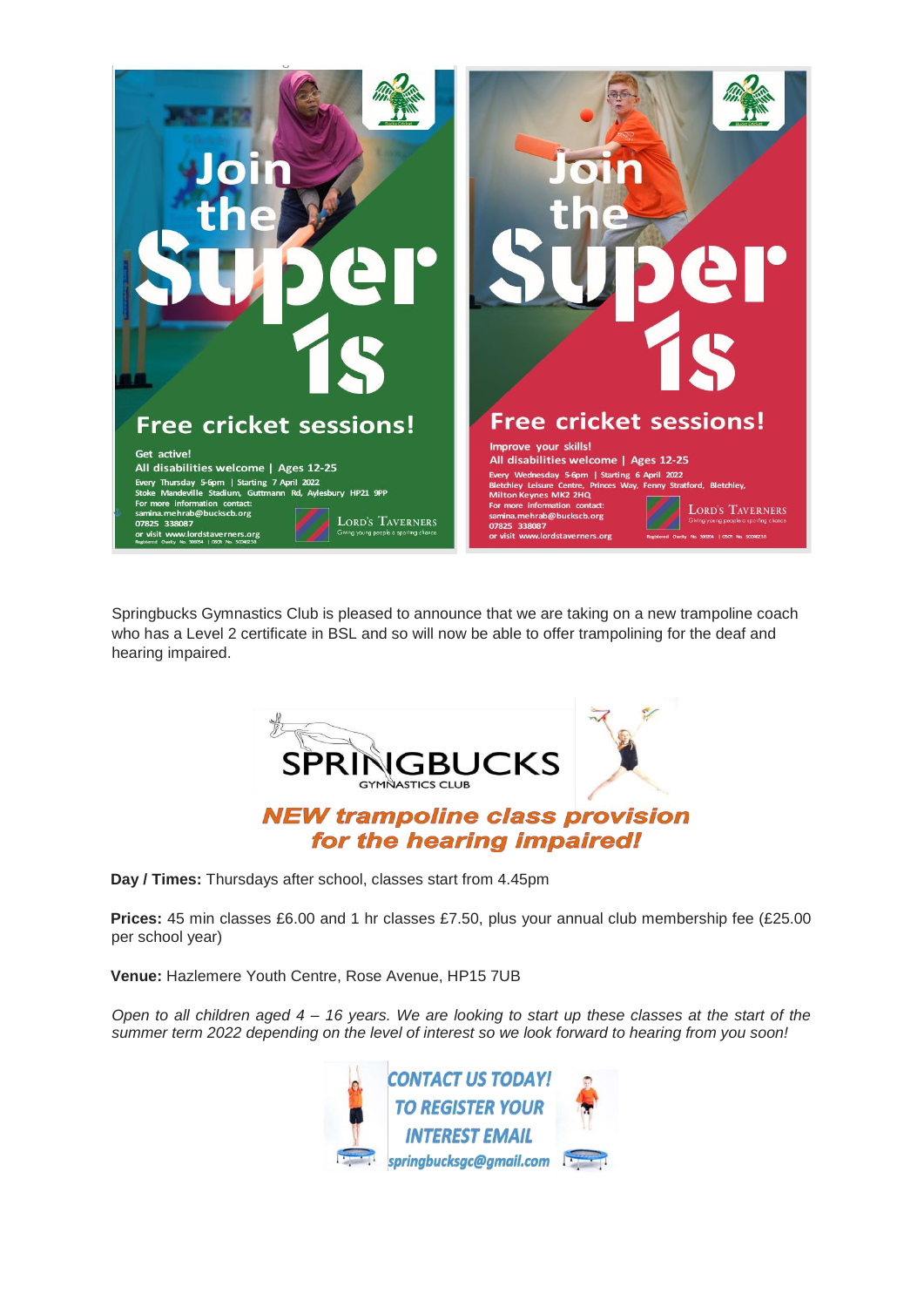

Saturday 3rd July / Sunday 4th July  $10.30 - 16.30$ 

Lawn Bowls For All **FREE** AT Ashley Green

Come and joins us and have a go at some bowls. We have qualified coaches on hand. Everyone is welcome our sessions are fully inclusive age 10- 80+ just bring some flat shoes.

Lawn Bowls all year round, Large Club House, Full size Synthetic Bowling Green

Find us at **Mashes Meadow, Chesham Rd, Ashley Green, Chesham HP5 3PQ**

Contact Dan Rogers 07964 862884 or email danielrogers\_uk@hotmail.com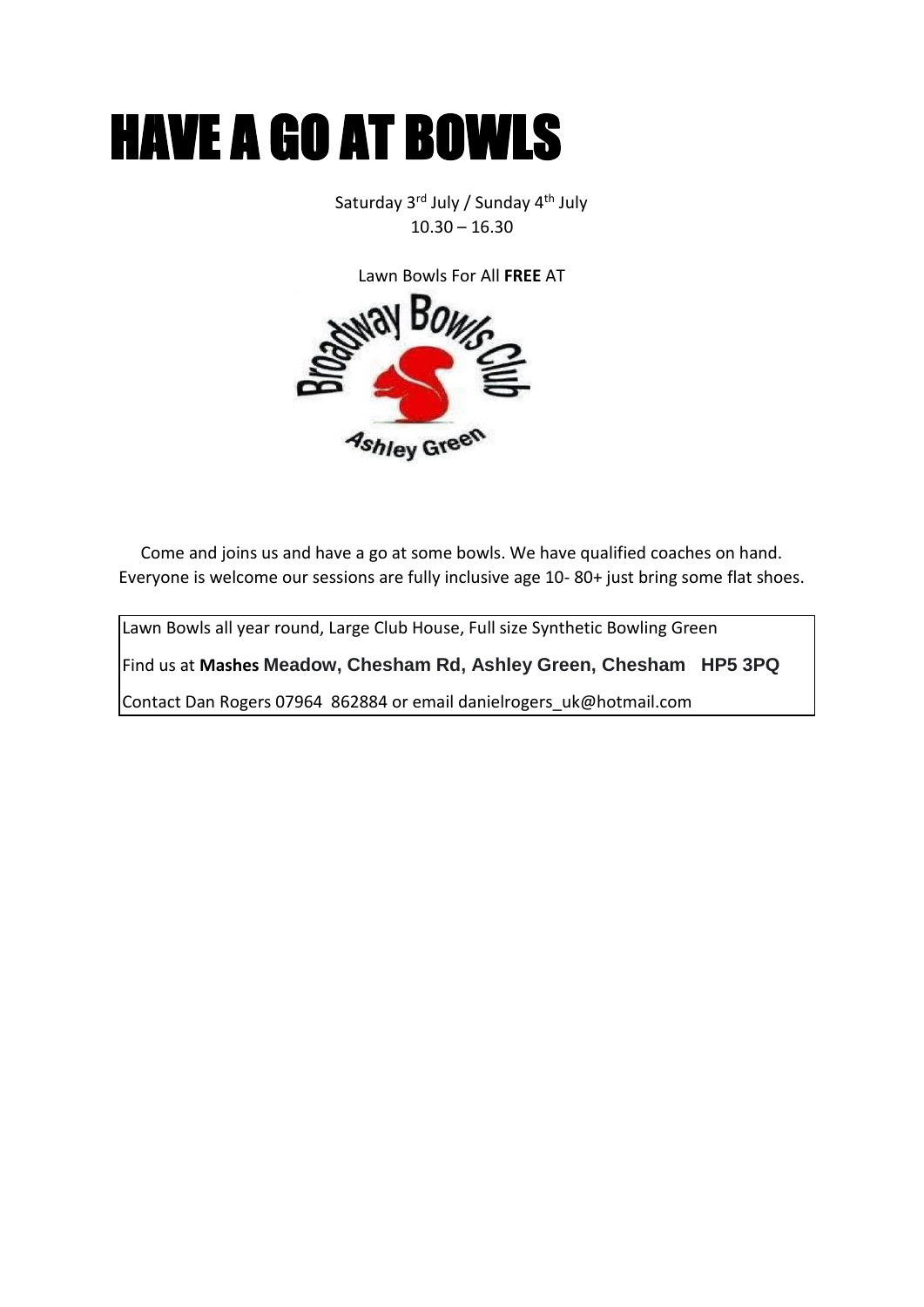

## *Weekly Timetable Zumba Fitness Live & Zoom Classes*



*Zumba Fitness Monday 7:30-8:30pm* **The Beaconsfield School ( Wattleton Rd, Beaconsfield HP9 1SJ )** 

*Zumba Fitness / Tuesday 9:30-10:30am* **Live & Zoom -Radnage Village Hall, ( Radnage Common Rd, Wycombe HP14 4DJ )** 

*Zumba Fitness Wednesday 7:30 - 8:30pm* **The Curzon Centre Beaconsfield ( 43 Maxwell Rd, Beaconsfield HP9 1RG )** 

*Zumba Fitness / Thursday 9:15 -10:15 am* **Wing Village Hall ( 71 Leighton Rd Wing, LU7 0NN ).** 

*Zumba Fitness / Saturday 9-10am* **Live & Zoom - BourneEnd Academy School (New Rd, Wooburn Green, Bourne End SL8 5BW )** 

**For more information please contact us:** 

**Mob. G.** *07459488547 /* **Mob. H. 07850694449 Facebook Page: Gabriel & Harriet Dance Fitness <b>***Youtube*: Gabriel & Harriet *Dance Fitness* **Web: [gabriel84.zumba.com](http://www.gabriel84.zumba.com/)EMAIL: gabrielharriet@hotmail.com. Pre-booking is essential . Instagram: gabrielharriet\_dancefitness Free Parking directly outside venue.**